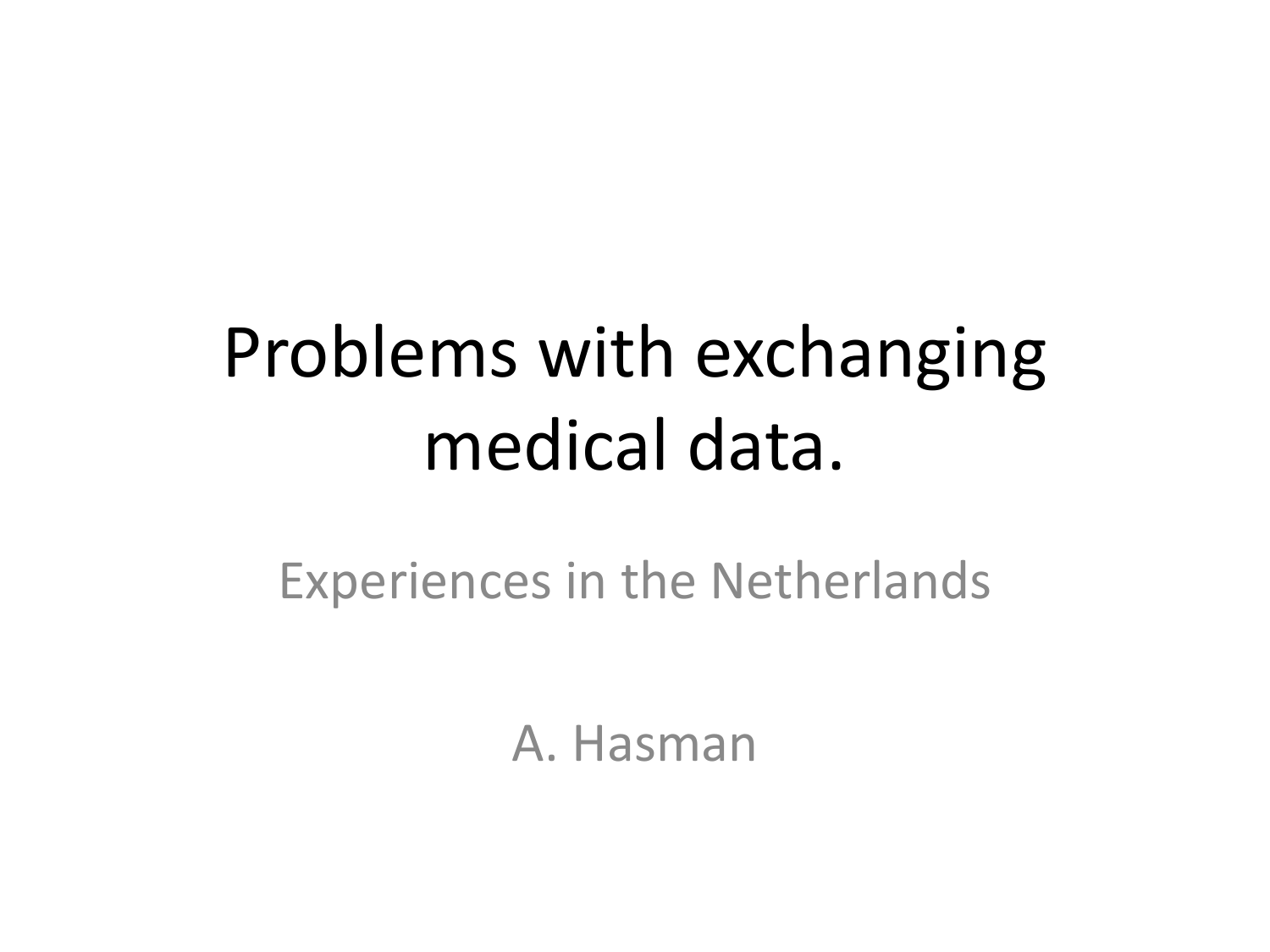#### Two cases

- In this presentation I discuss two cases where privacy problems directly (in the case of benchmarking the quality of mental health institutions/providers) or indirecty (in the case of the national EPR) impeded the course of events
- These experiences may be useful to keep in mind by the MIRACUM project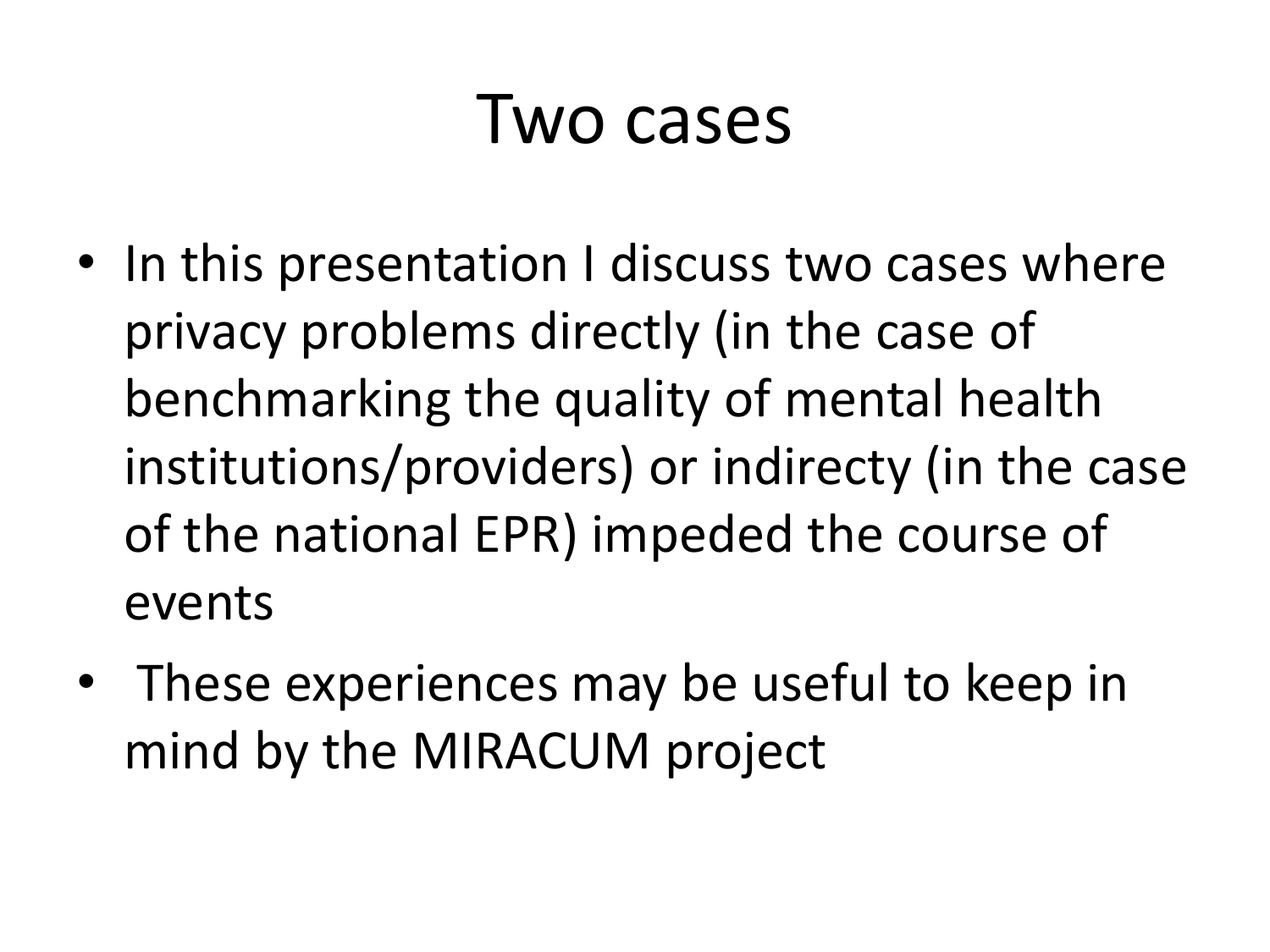## Problems with the national EPR -1

- The national EPR was an initiative of the Dutch Ministry of Health. A project of designing, building and implementing a countrywide infrastructure to exchange data, called Aorta, started in 2002, financed by the ministry
- Since for several reasons a central healthcare database was not the solution an infrastructure was needed to exchange medical data between healthcare systems
- In addition information about which patients' data reside in which systems should be centrally available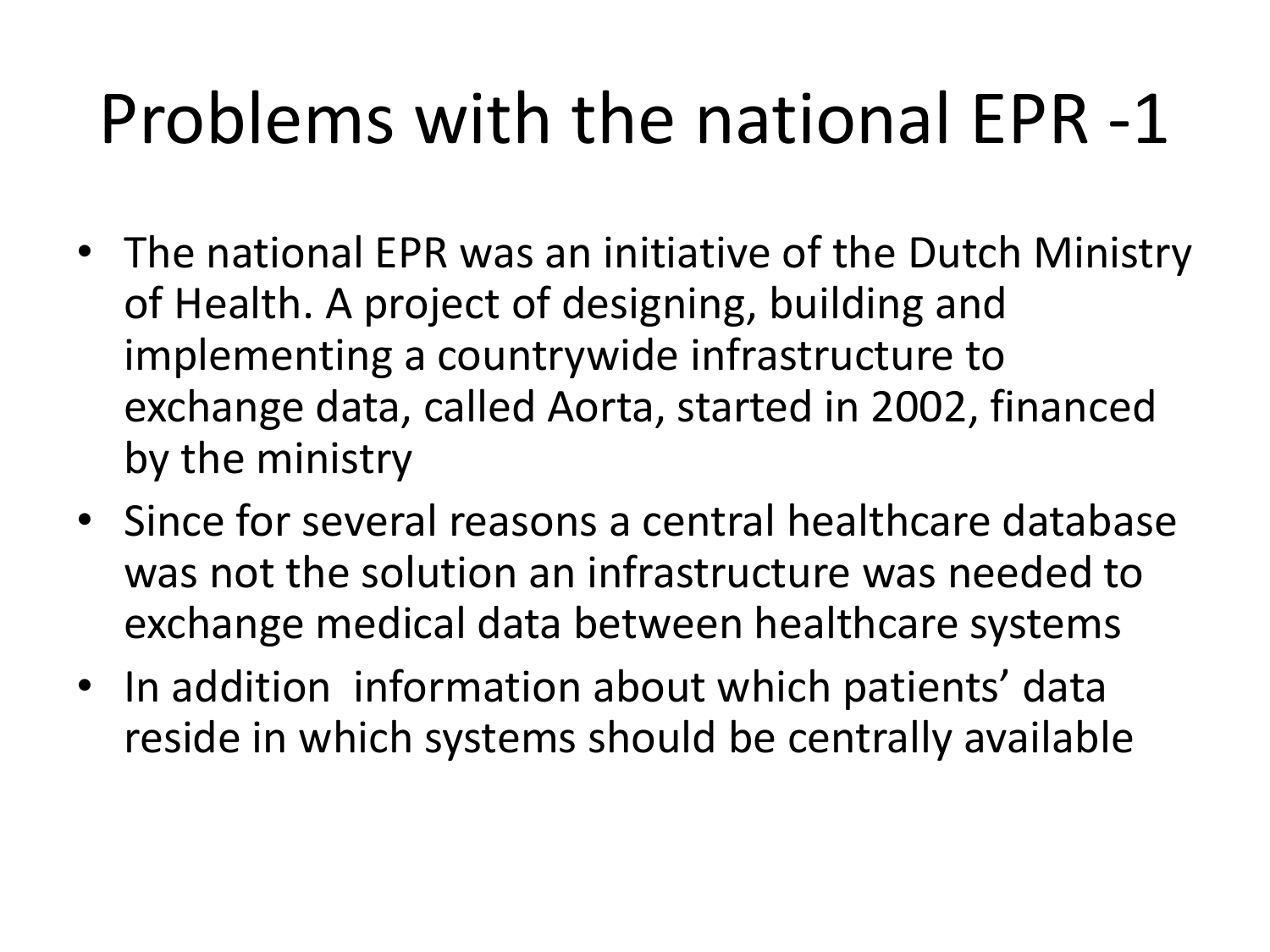## Problems with the national EPR -2

- The rollout started in 2008
- In 2011 the EPR roll-out was discontinued because the Senate unanimously rejected a law that was earlier accepted by the House of Representatives. The ministry had to stop the roll-out of the EPR
- In 2012 the roll-out of the EPR was resumed by a private initiative by VZVZ, the Association of Healthcare providers for Care communication. Insurance companies financed an adapted EPR project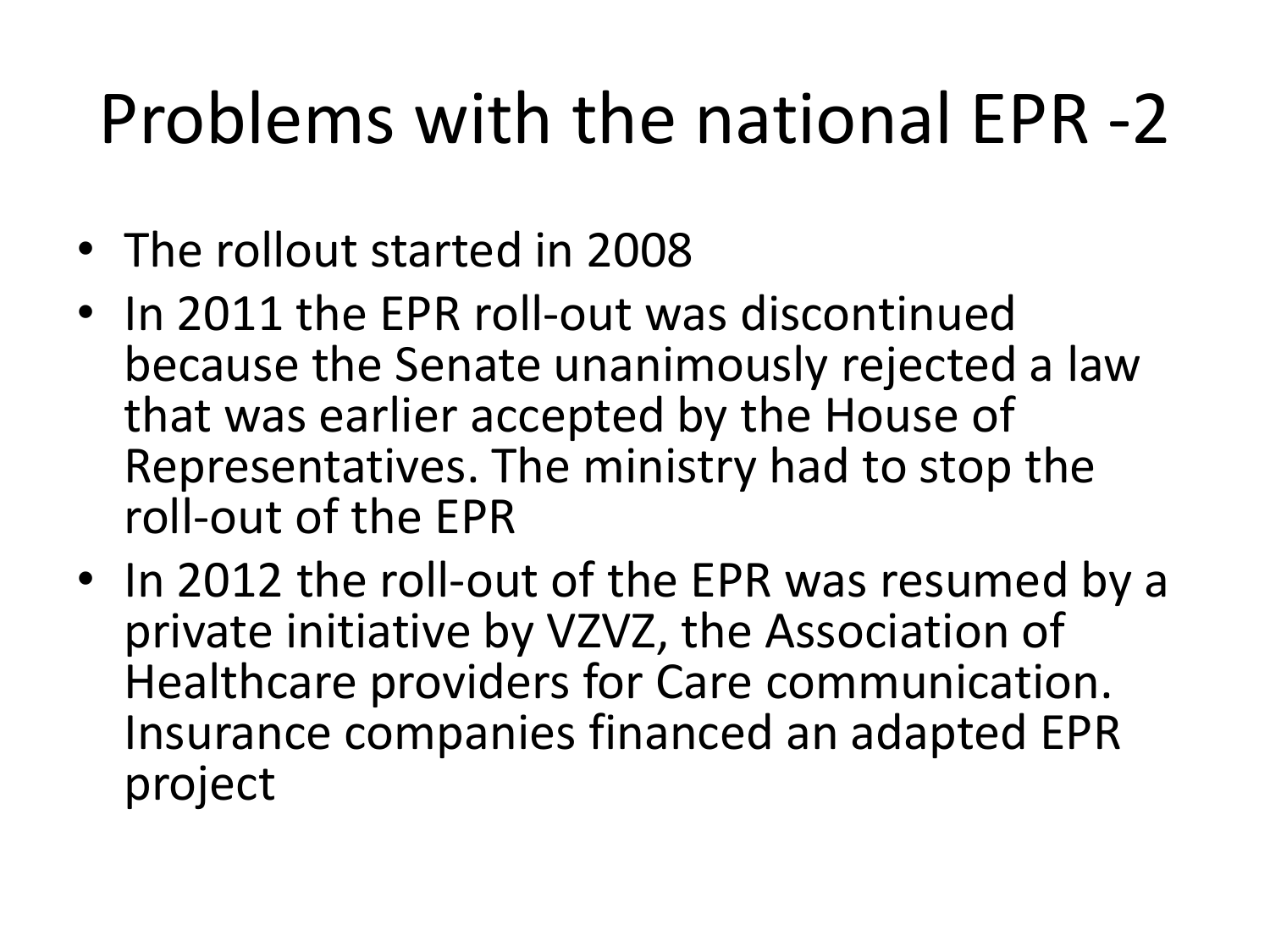#### What went wrong and how was the problem solved?

• Patients' data were automatically exchanged unless the patient objected (opt-out)

– This was changed in explicit permission, opt-in

• Physicians were obliged to exchange data via AORTA

– This was changed to voluntary participation

- A national EPR was considered too costly (only of relatively few patients would there be data outside the region where they lived)
	- changed into a regional EPR via software means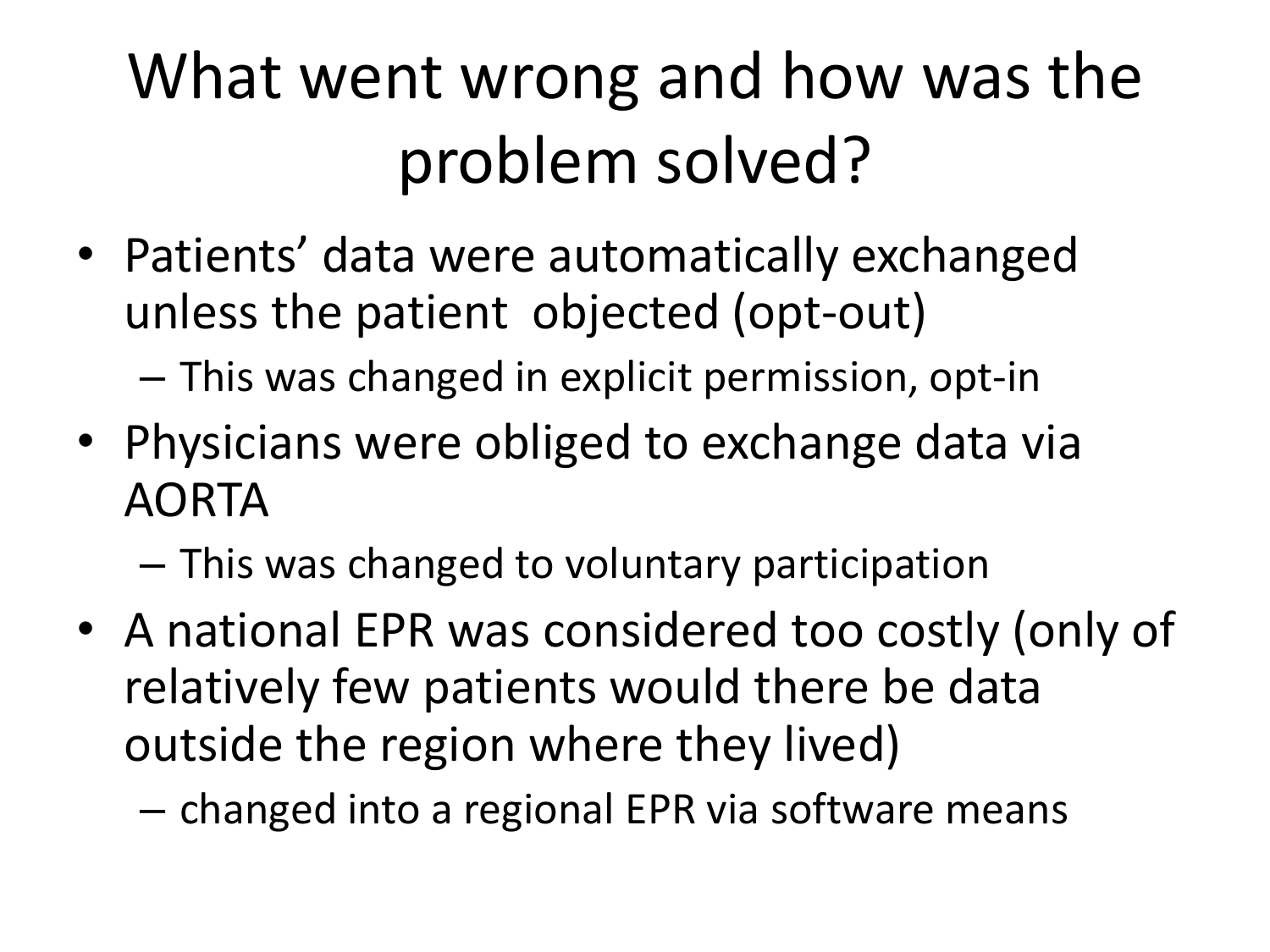#### What influenced the public opinion?

- In 2005 two hospitals agreed to let specialist hackers test their well trusted IT security systems. Hacking appeared to be easy
- Someone with a laptop visited a hospital and contacted physicians and nurses with the message that he as an engineer had to check the hospital information system. They gave him access not only to coffee and the copier but also passwords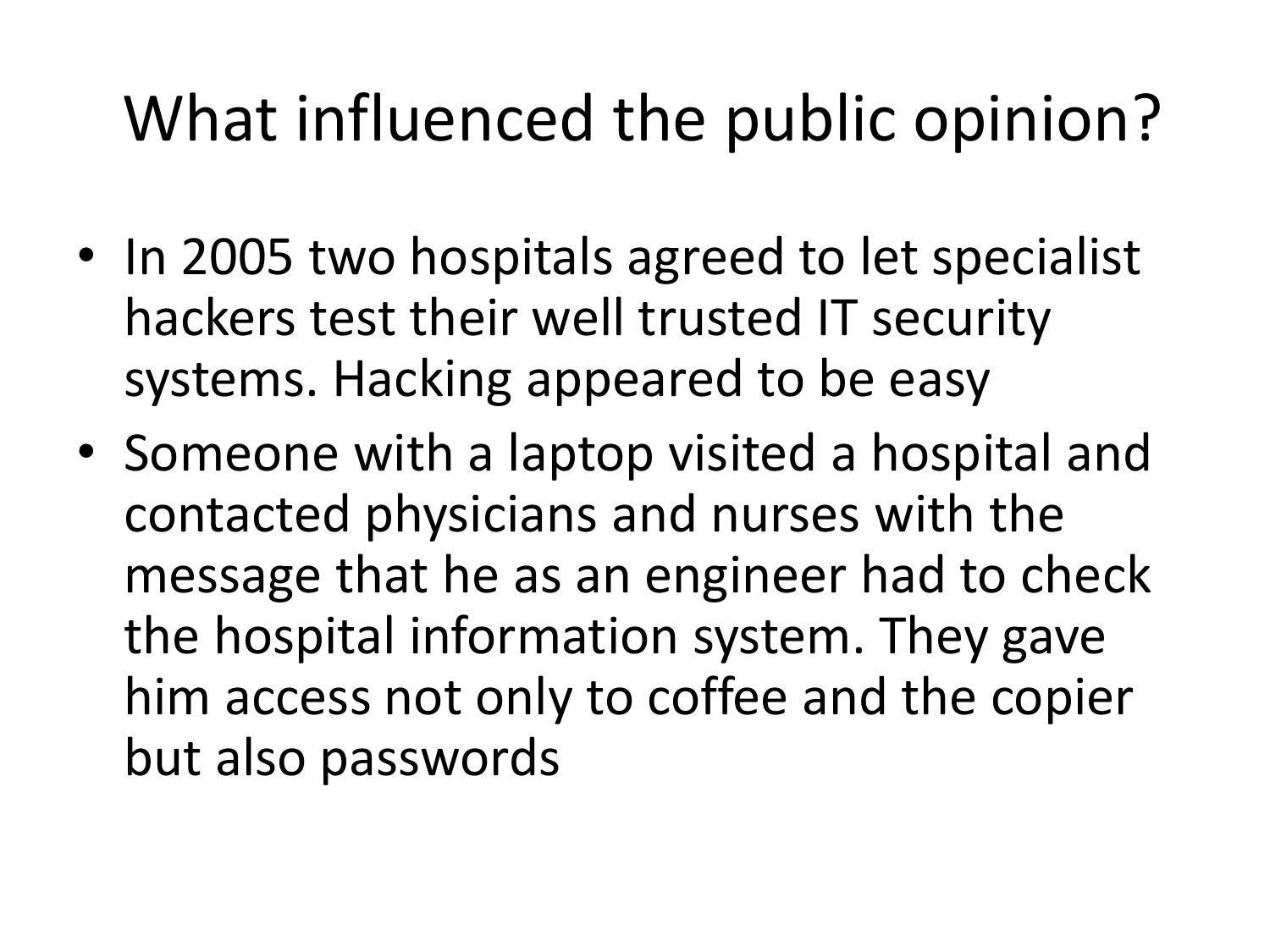#### Some examples of wrong information in media

- Physicians could look at patient data without having a treatment relation with that patient
	- All requests for information are logged and audited and heavy penalties given in case of unjustified requests
- If the physician's access card and pincode were stolen patient data could be acccessed by the thief anywhere
	- One first has to access the data network and that does not go automatically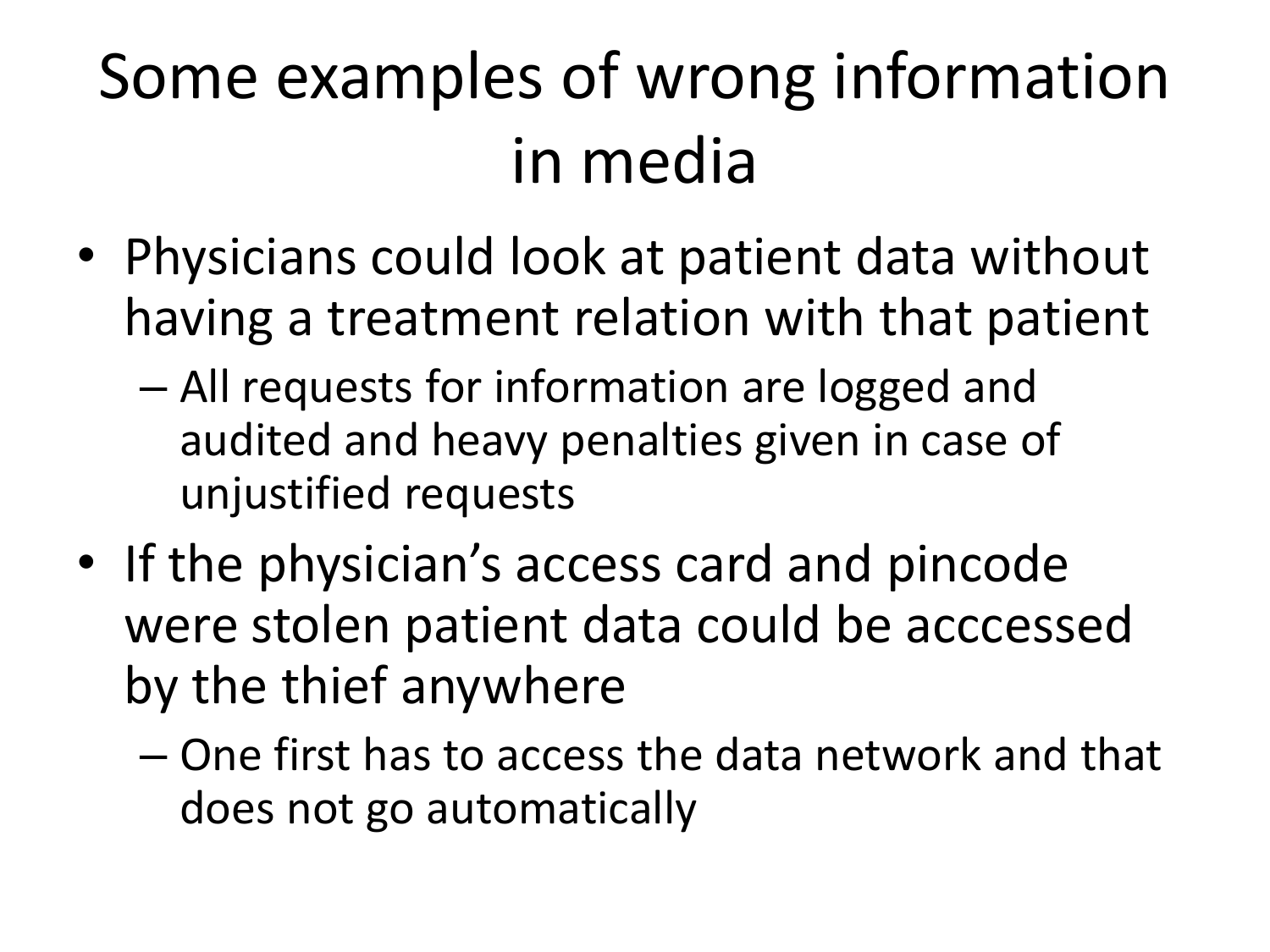# Fear of physicians

- Fear that the exchanged patient data could contain errors. Who is responsible when these data are used and lead to harm to the patient?
	- At that time this responsibility was not settled by law but the general opinion was that the impact of erroneous data that are too difficult to be recognized by the receiver are the responsibility of the data provider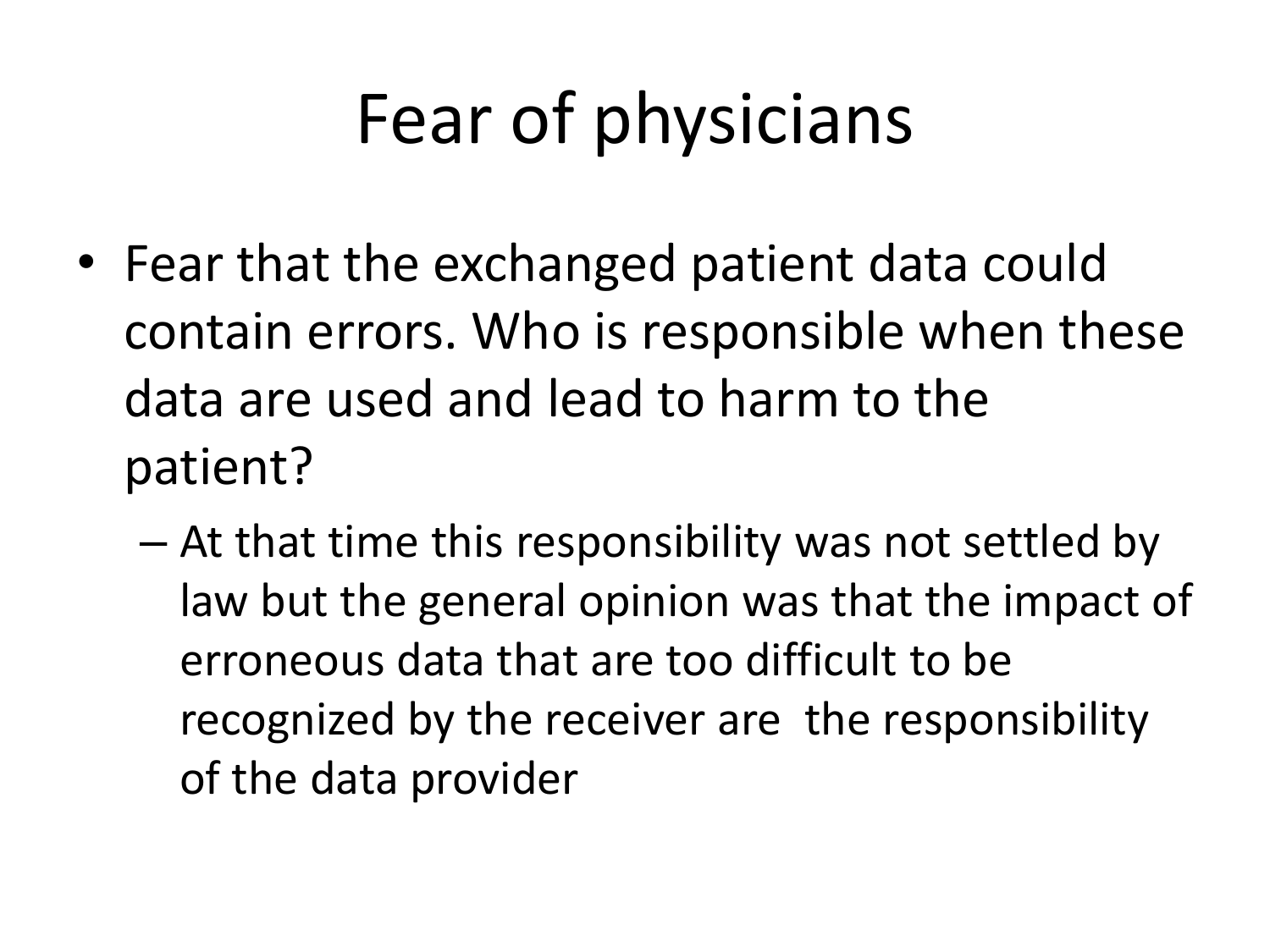#### Some implementation areas of EPR

- Electronic Medication Record supports the process of prescribing and supplying medication, and the querying of a medication registry for medication that has been prescribed and supplied to a patient. There are an estimated 90,000 cases of hospitalization a year in the Netherlands as a result of avoidable medication errors, so this application is needed.
- Electronic Locum Record allows a locum GP (mostly when out of hours services are being provided) to get hold of a summary from the patient's GP, and supports the transmission of performed locum GP services to the patient's GP.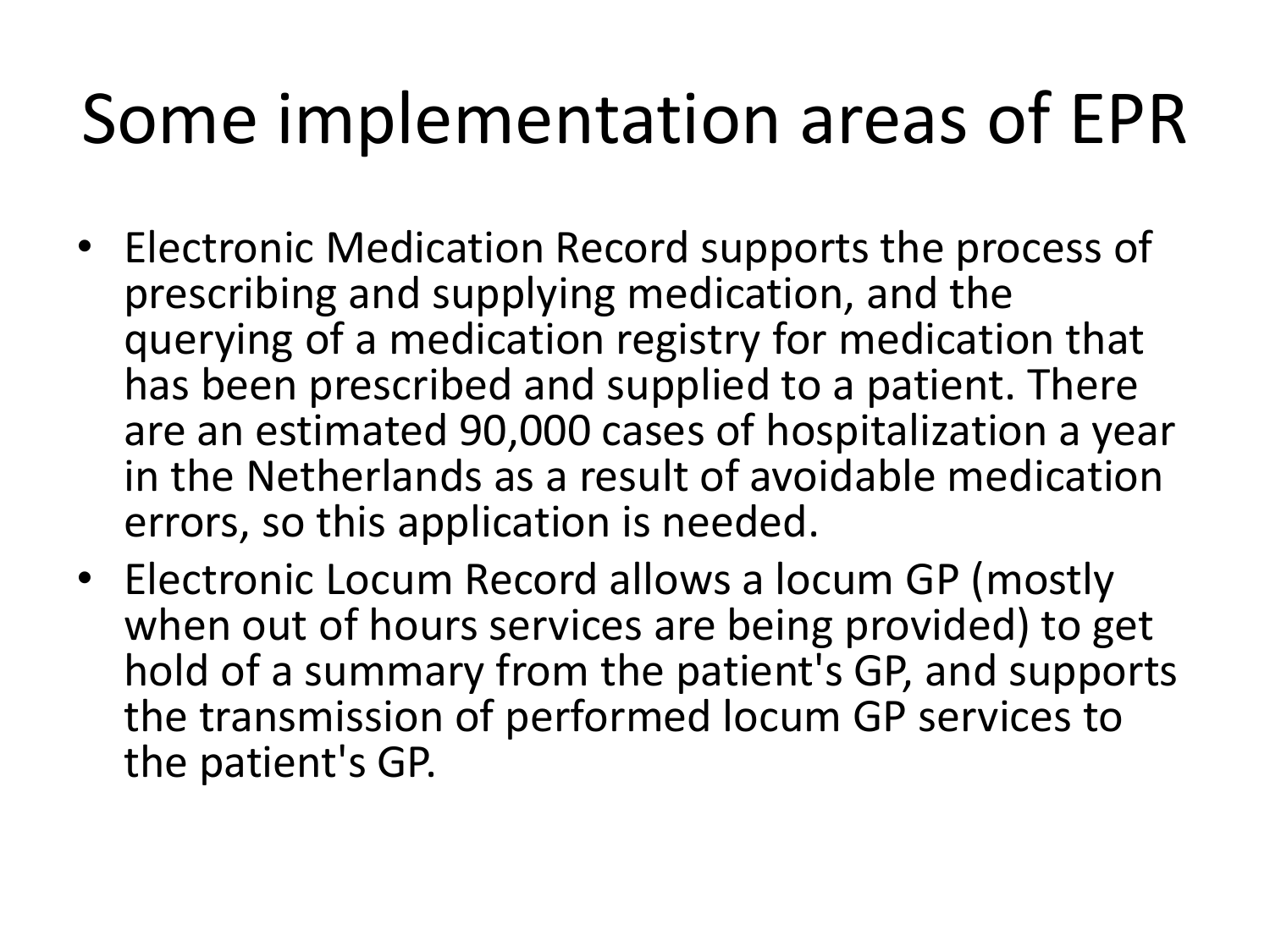# What are the components of a regional EPR?

- AORTA: supporting the transport of patient data between healthcare providers within a region via its infrastructure
- A national switchpoint with:
	- A repository (Act Reference Registry) containing metadata about which patient data can be found in the systems related with which healthcare providers
	- Information to determine if the requesting physician is allowed to see the data based on his role
	- An audit log with information about data exchanges
- The information systems of GPs, hospitals, etc.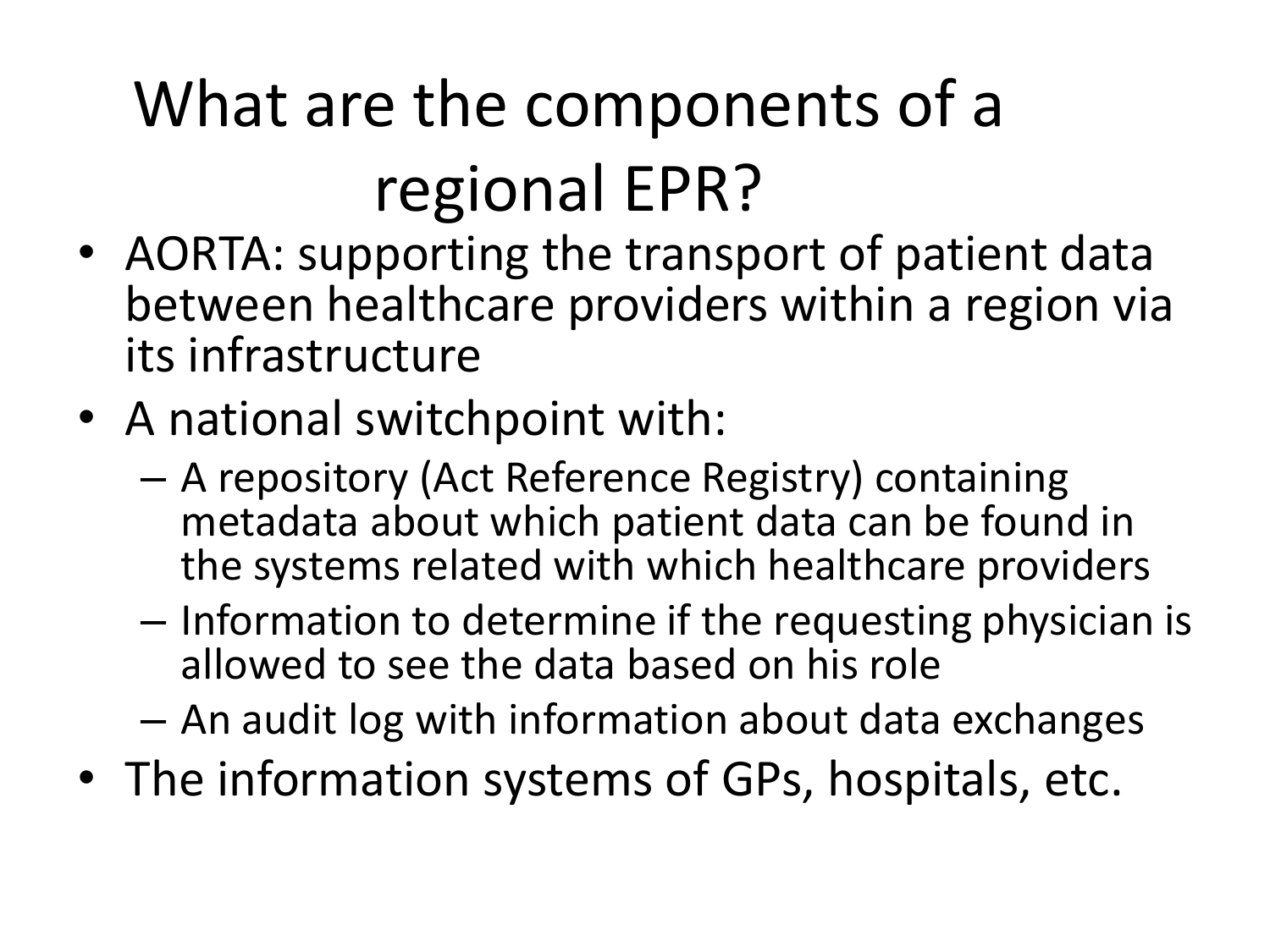#### Identification of healthcare provider

- UZI (Unique healthcare provider ID) Registry: A registry of all persons authorized to perform healthcare services in the Netherlands, managed by CIBG, an agency of the Ministry of Health
- The UZI registry delivers
	- a UZI card and a pincode to the healthcare provider with which they authenticate themselves and
	- a UZI server certificate for the QHIS (to authenticate the system)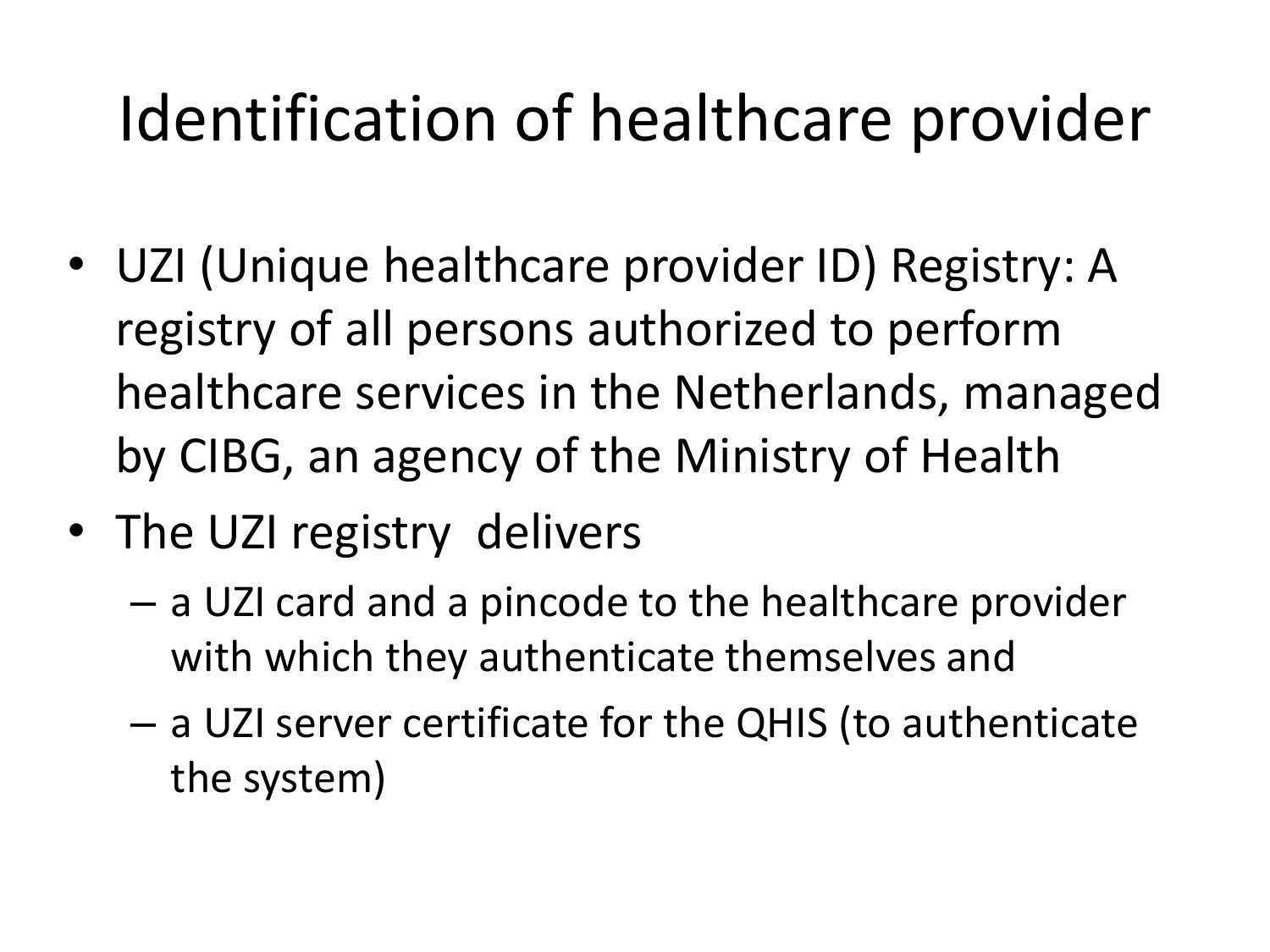## Additional functions UZI card

- The card also facilitates authentication, encryption and the use of a digital signature (for each of these functions it uses a separate certificate)
- For using the functions of the UZI card, the UZI Registry makes use of certificates issued by the Public Key Infrastructure of the government (PKIO)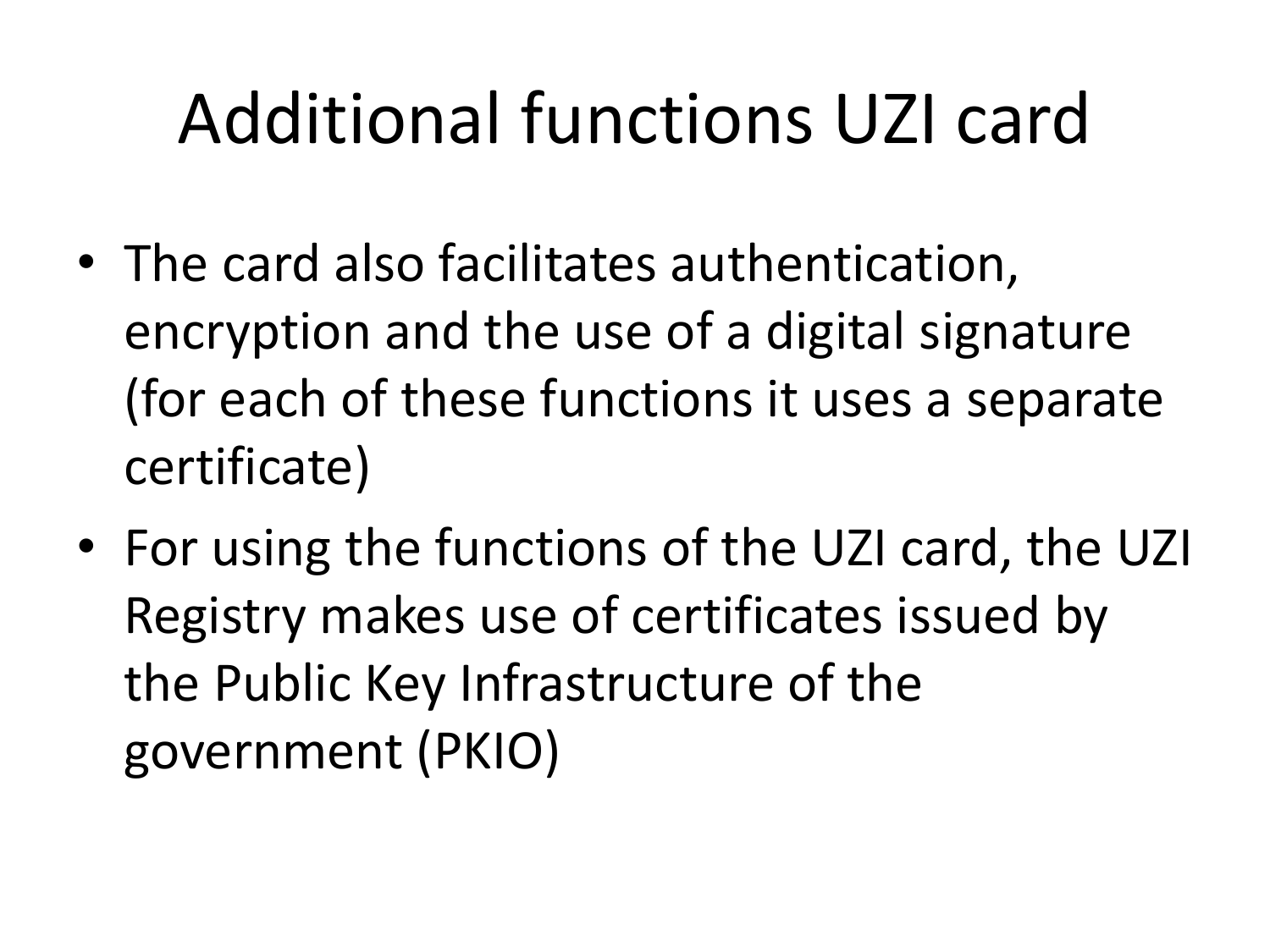#### Patient identification

- BSN (Citizen Service Number) Registry: a registry of unique registration numbers of all persons living in the Netherlands, managed by the Ministry for the Interior
- The healthcare provider has to determine the identity of the patient during the first patient encounter on the basis of a legal identification document and to check the correctness of the BSN
- The healthcare provider has to record in his information system that the patient (dis)agreed with exchange of his/her data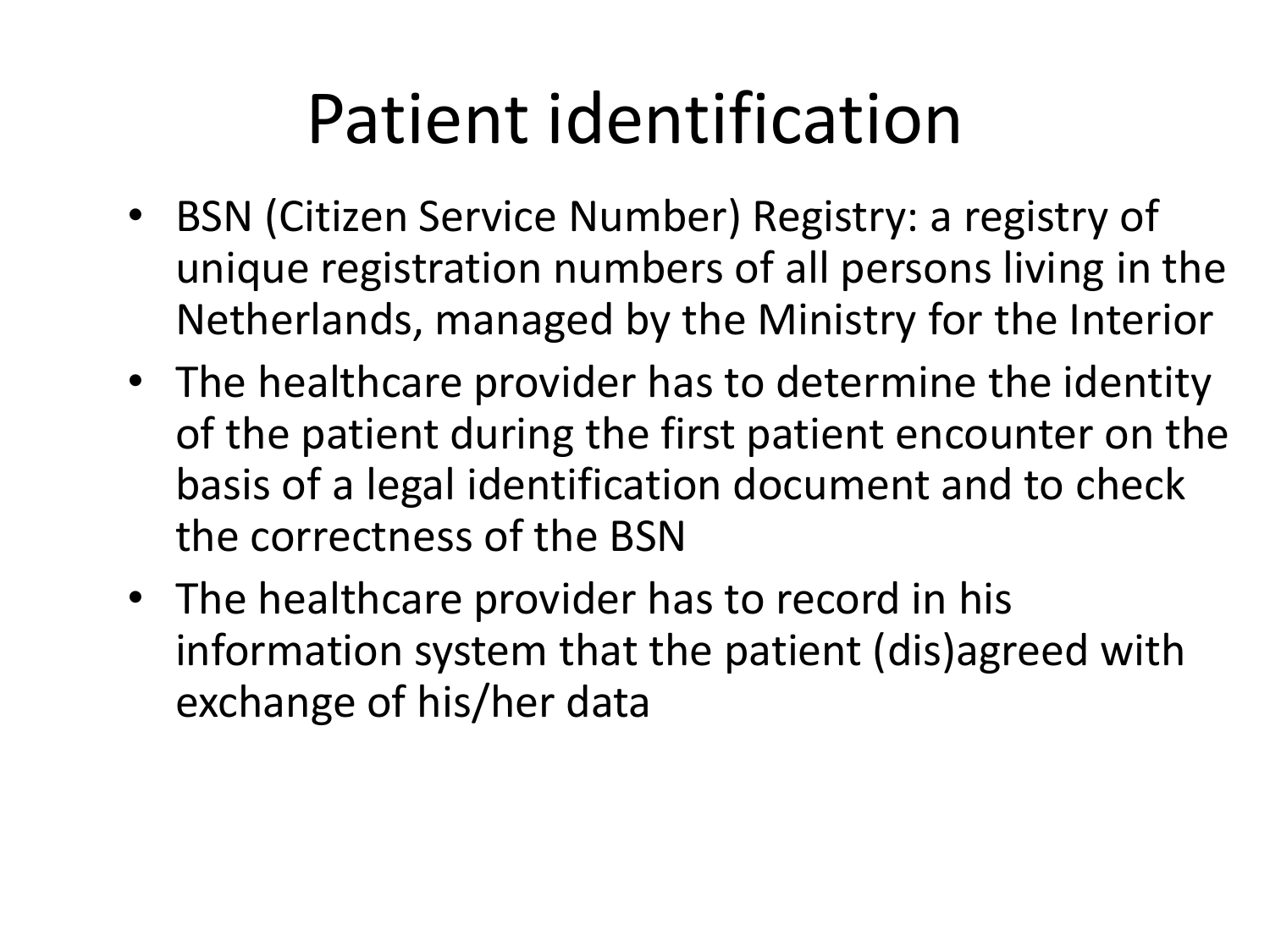## Authorisation -1

- The authorisation of healthcare providers to request patient data takes into account:
	- Active acceptance by the patient that data can be viewed by other healthcare providers (opt-in)
	- The existence of a treatment relationship between the healthcare provider and the patient
	- That the healthcare provider is recorded in the 'Professions in individual health care' register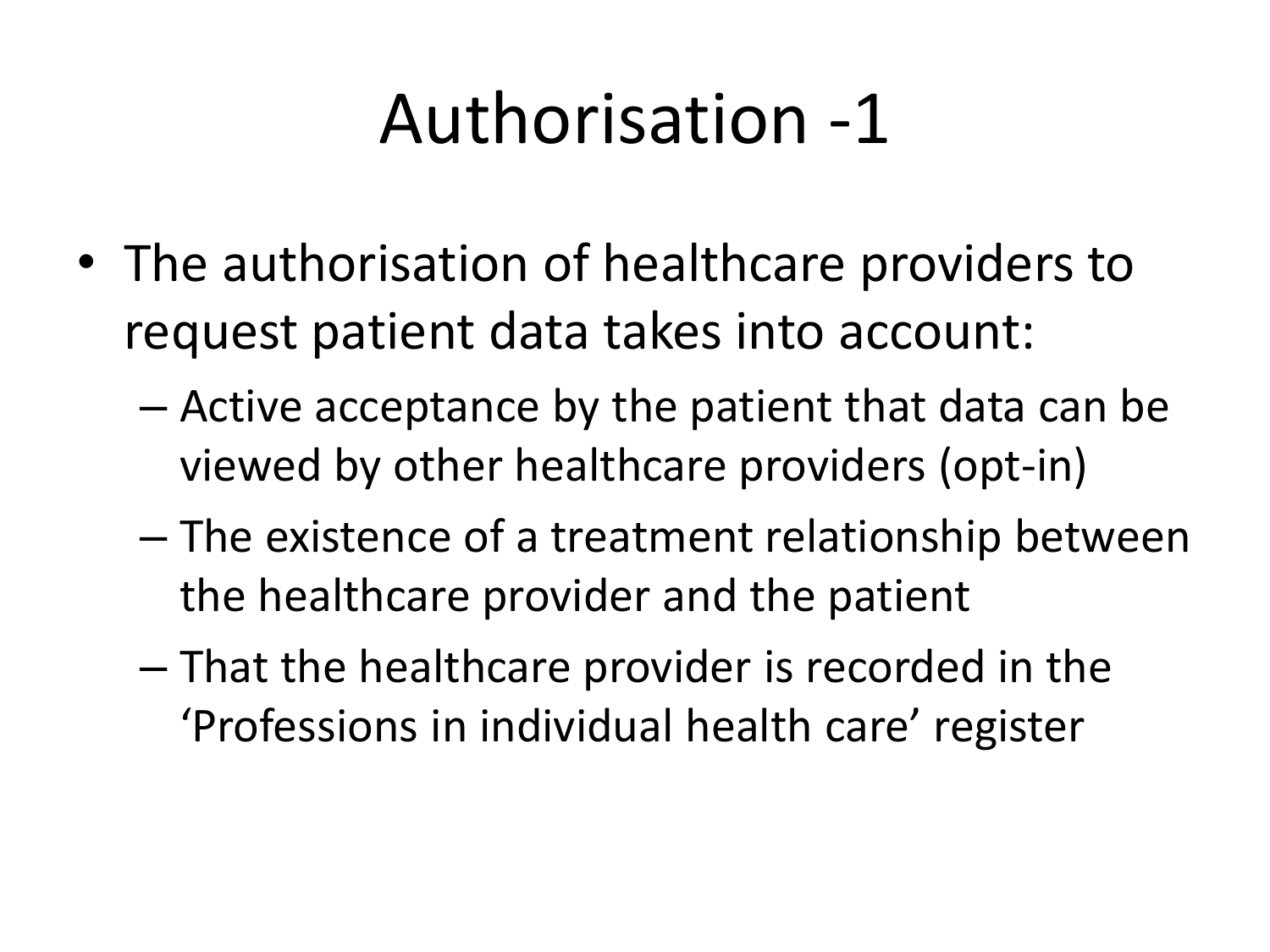### Authorisation -2

- For each healthcare profession and specialization (for each role) it is recorded which data he is allowed to view
- This information is centrally stored in a table (in the national switchboard)
- The data in the table for a specific role are compared with the contents of the HL7 message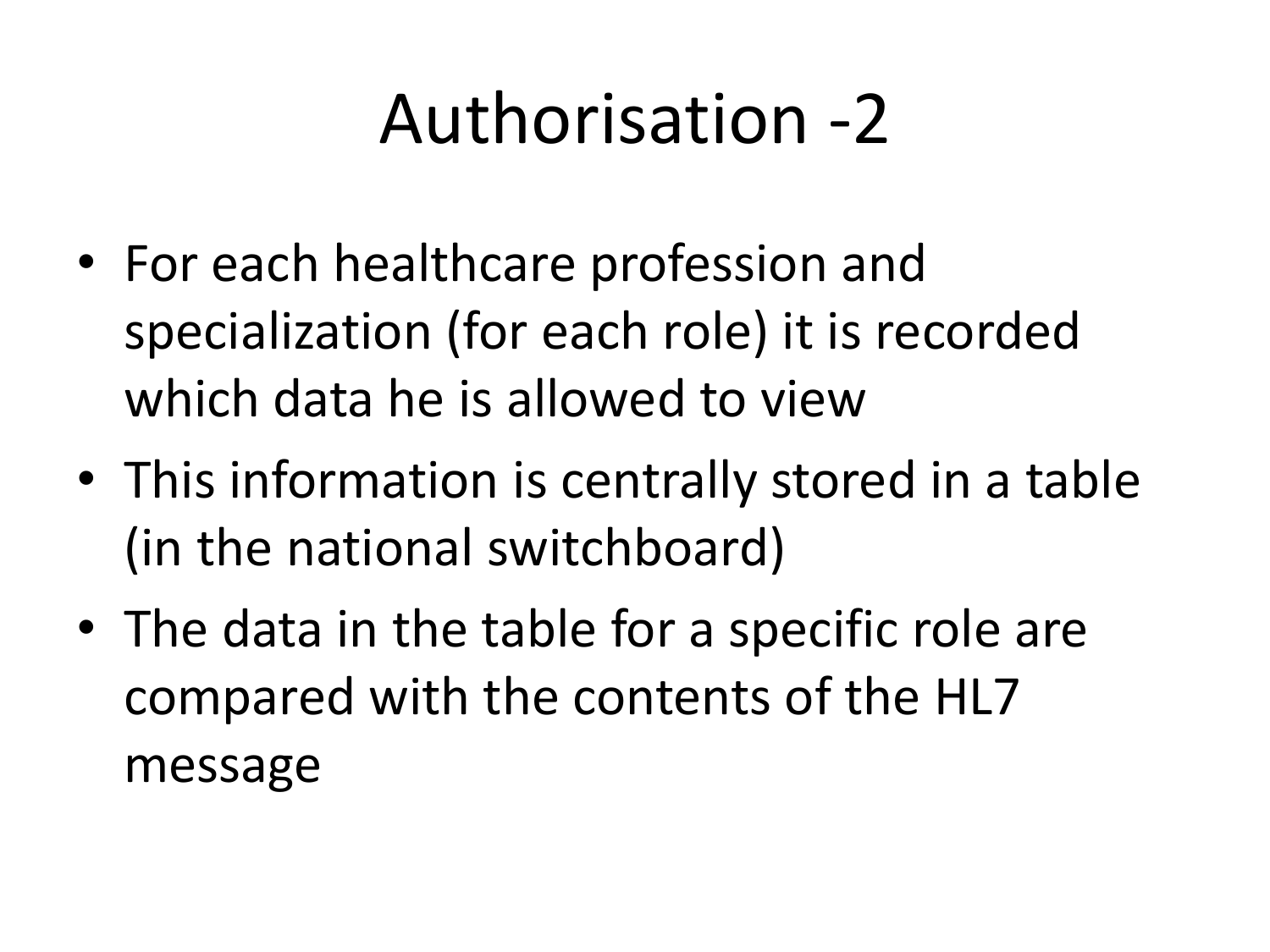## National switchpoint

- The National switchpoint manages an Act Reference Registry; healthcare professionals provide the registry with new patient data
- The Natiional switchpoint contains an information broker that is responsible for the exchange of messages between requesting systems and source systems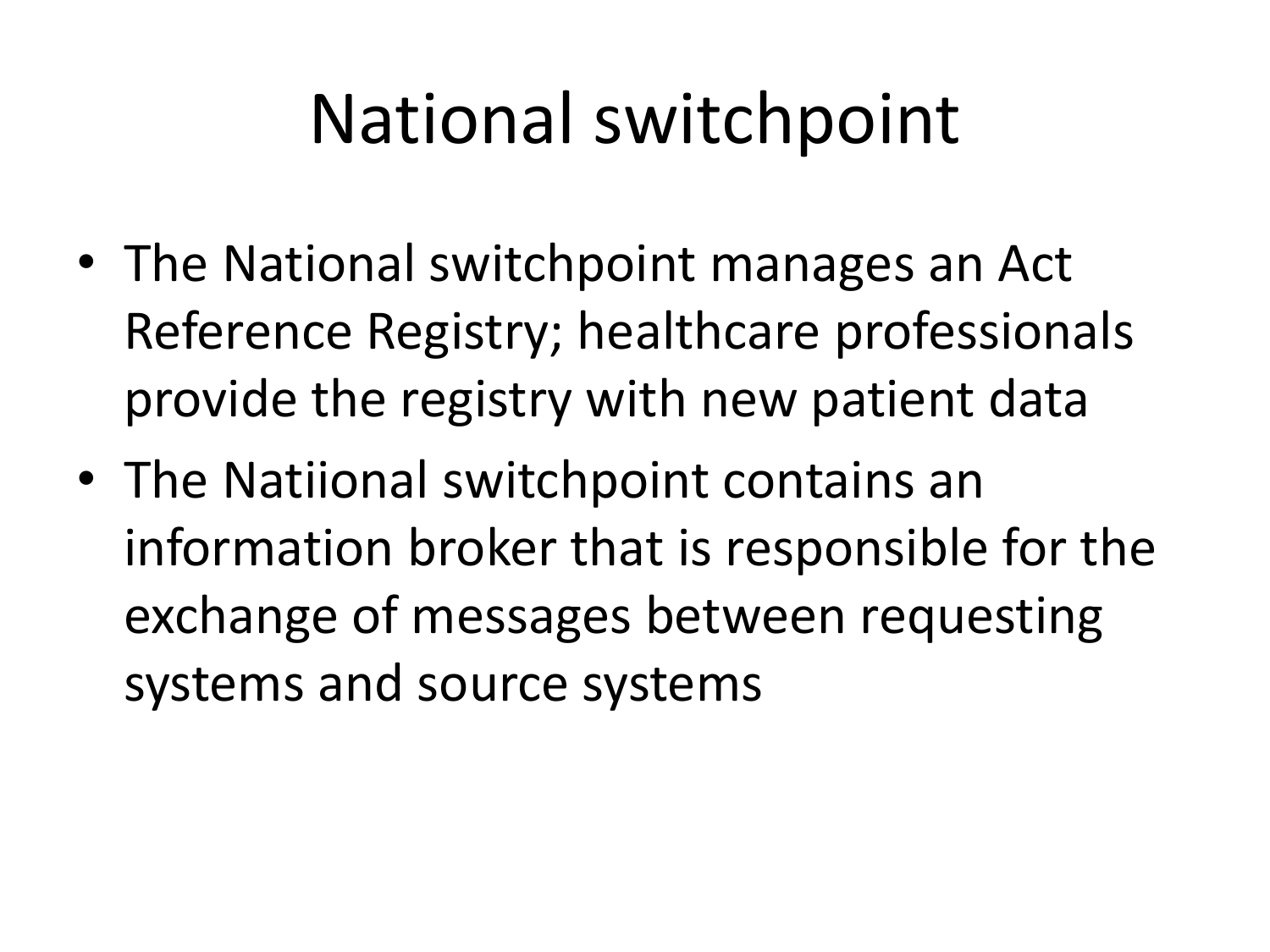#### National switchpoint

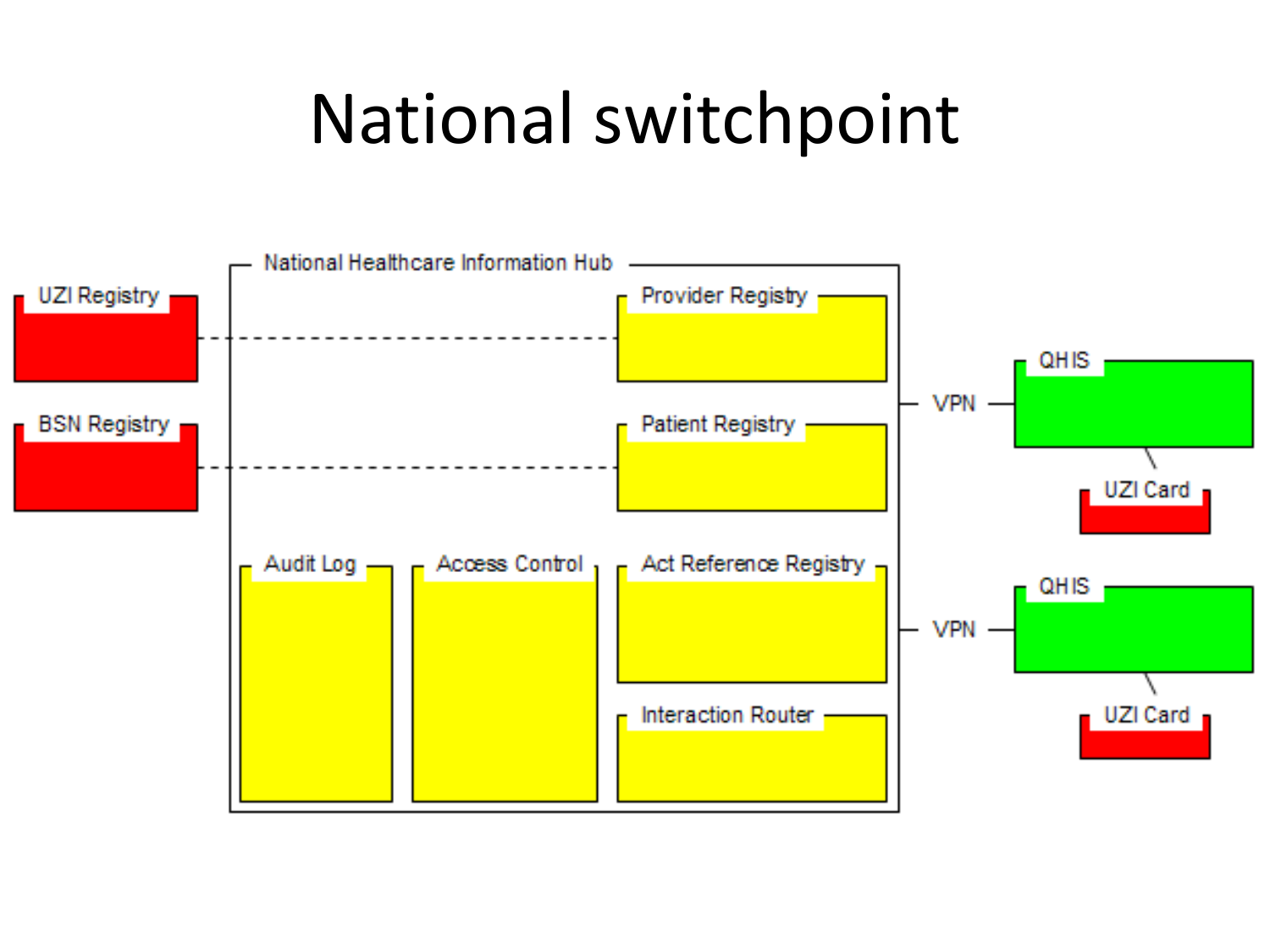## The architecture

- The information broker and the information systems of the providers are connected via data communication networks. The network is a private or virtual private TCP/IP network
- Both the communication network and the systems of the healthcare providers have to meet organizational and technical requirements to become a Qualified Care Network (QCN) respectively a Qualified Healthcare Information System (QHIS) in order to be accepted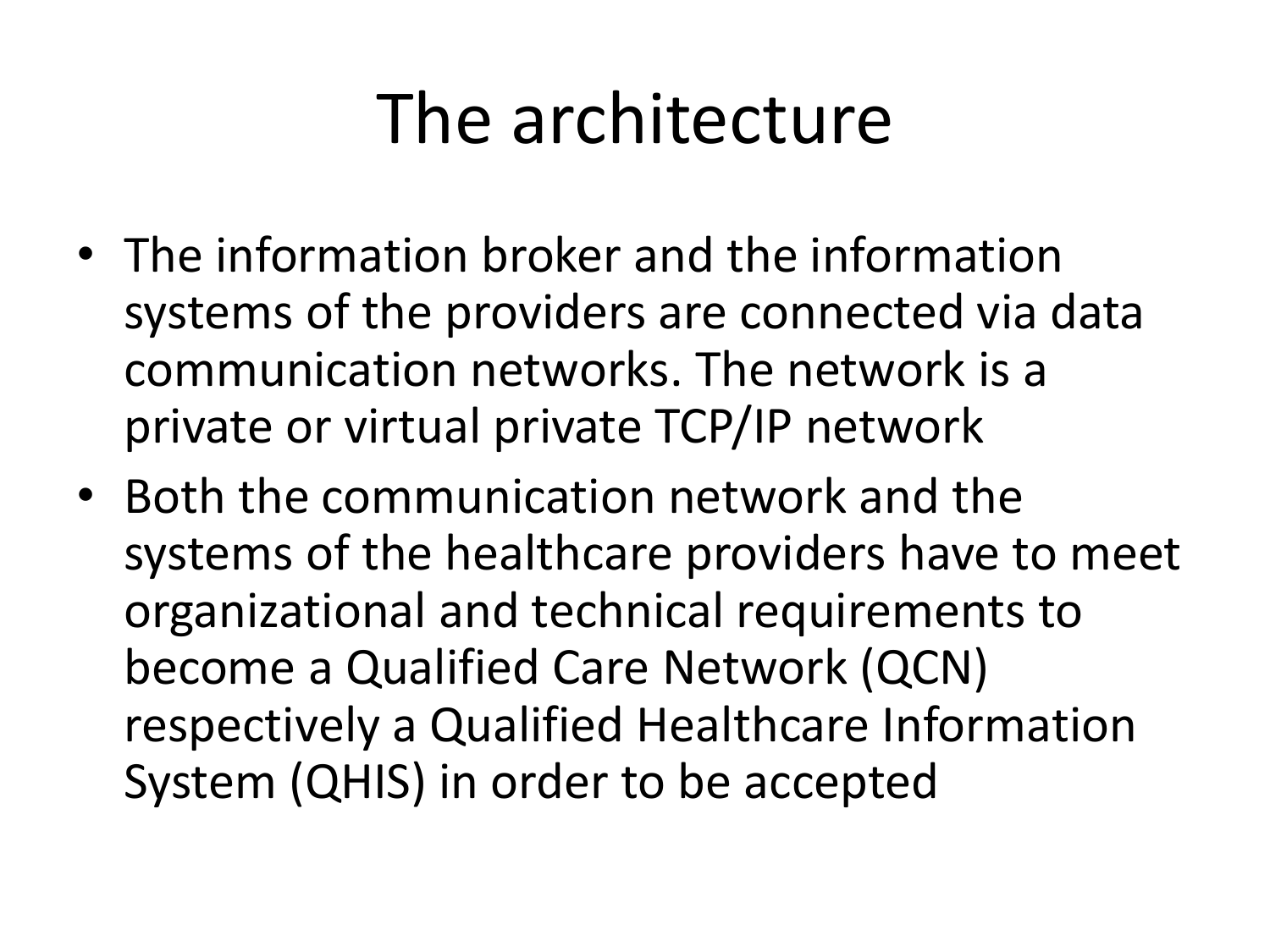## Transport and security protocols

- For the transport of HL7v3 messages/documents between a QHIS and the information broker use is made of current internet protocols:
	- HTTP with TLS (HTTPS) over TCP/IP
	- To create a secure connection between QHIS and the information broker according to the TLS protocol (token identification) the QHIS possesses a UZI server certificate and the information broker a PKIO (Public key infrastructure government) certificate
	- Use is made of SOAP and of WS-security, XMLsignature and XML encryption standards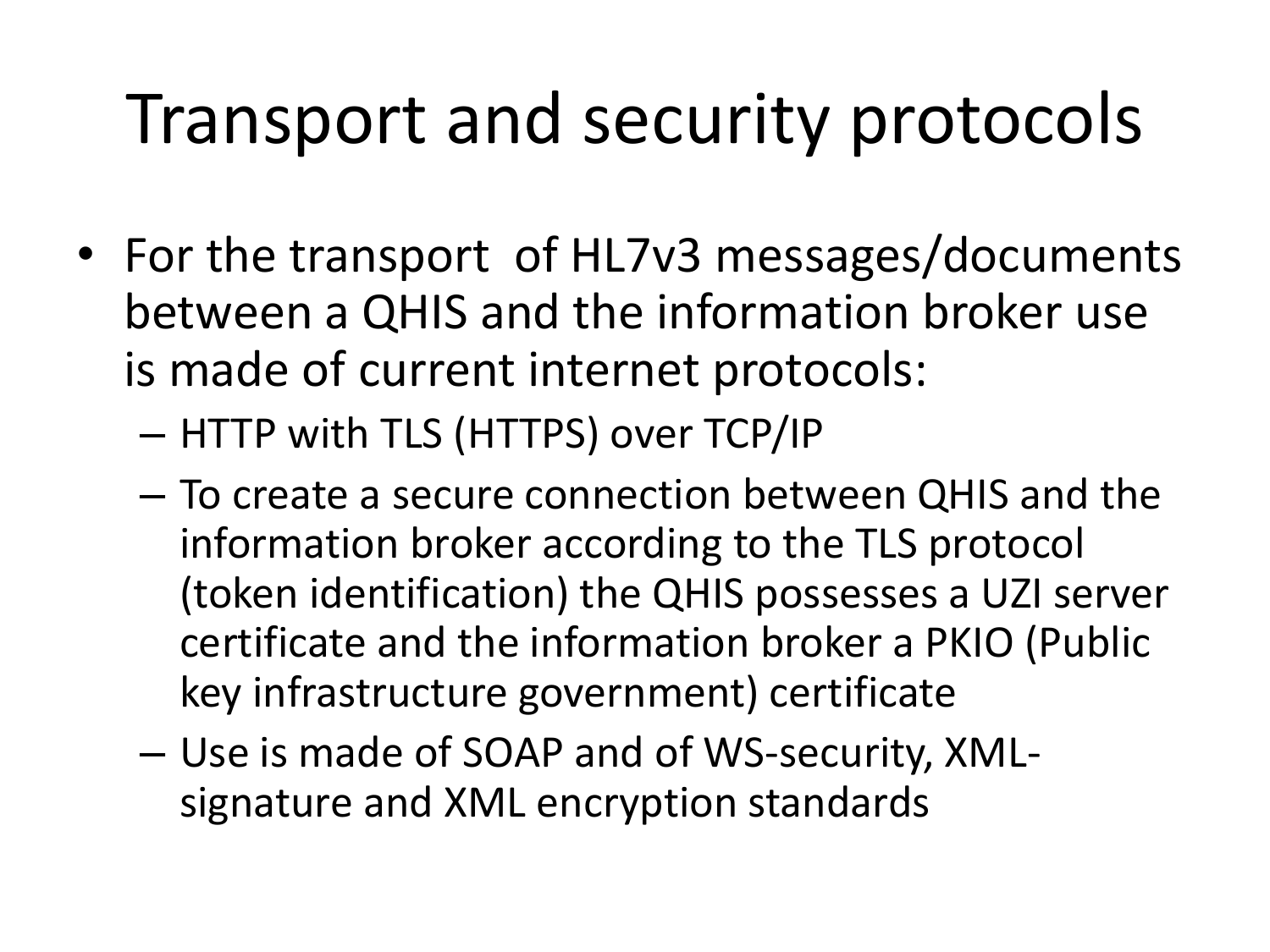#### Next case

- Quality assurance is increasingly important
- Apart from the use of performance indicators to determine the quality of care, healthcare providers also have to work according to a quality statute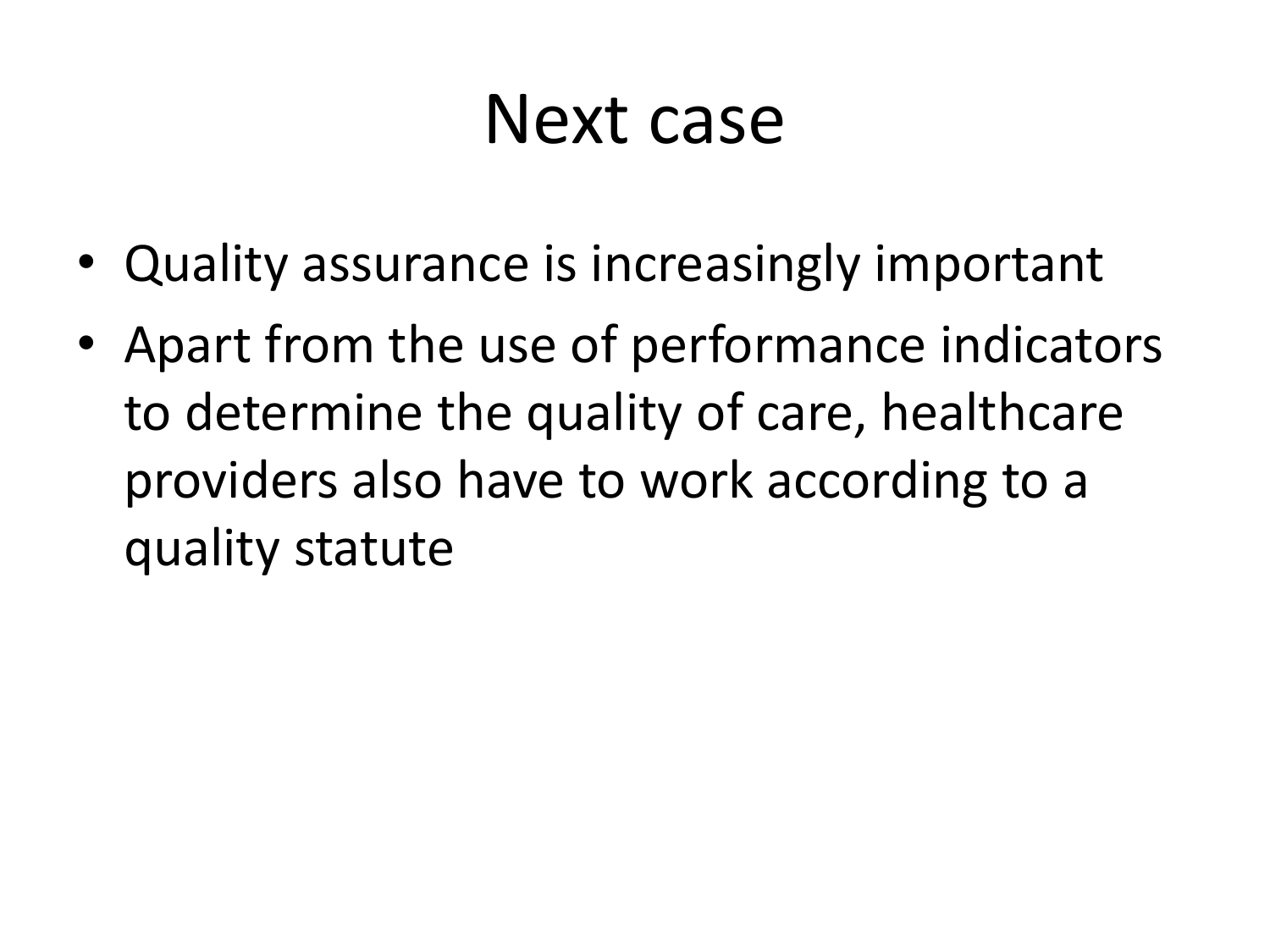## Example -1

- Routine outcome measurements (ROMs) are used for monitoring the quality of mental healthcare: a professional therapist discusses periodically with his patients the measured progress of the treatment (as recorded in the ROMs) in order to determine, together with the patient, whether the treatment has to be adapted
- This approach is described in a quality statute and should be followed.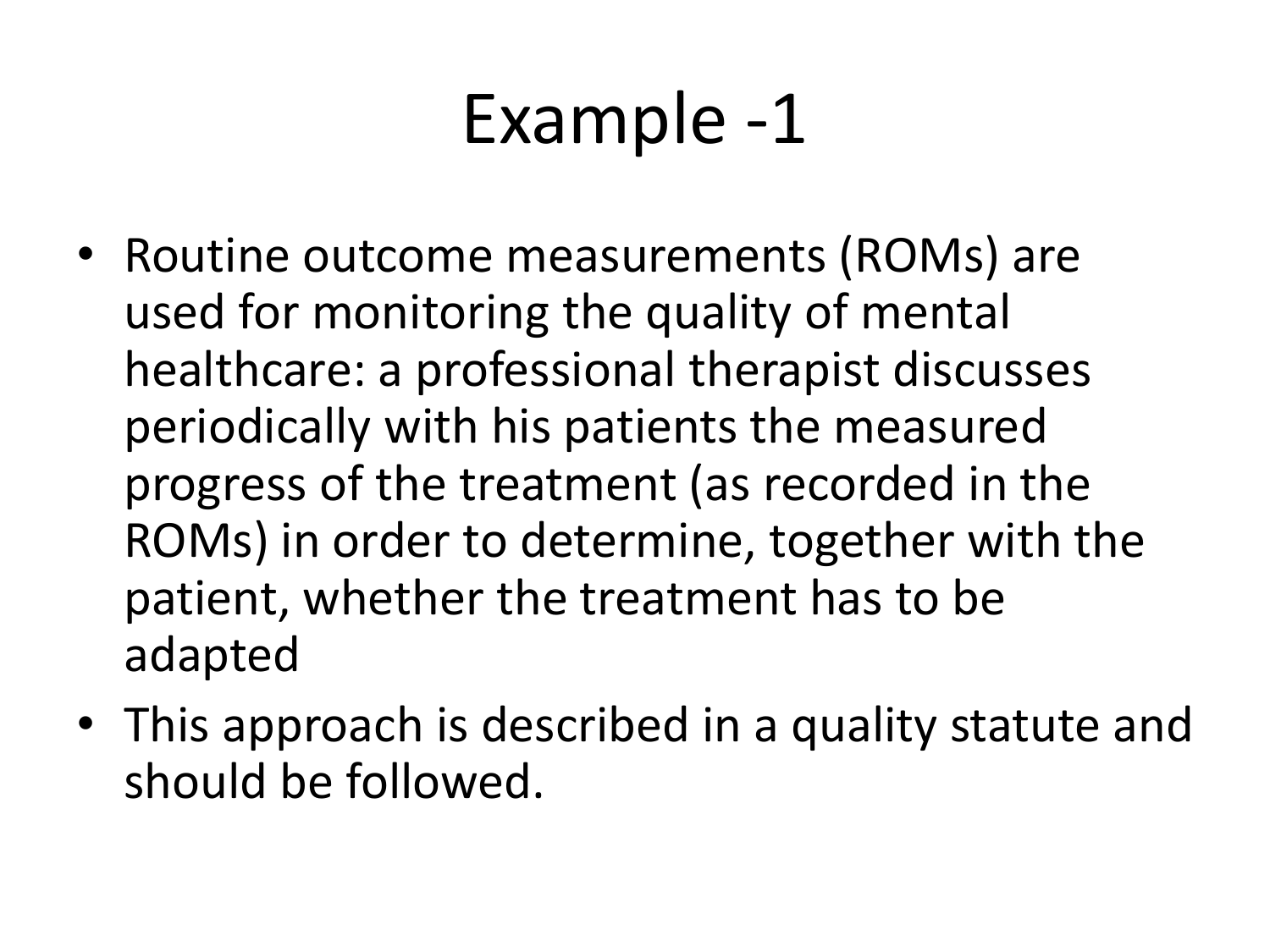### Example -2

- The personal data contained in the ROMs can also be used to determine the quality of the provided care to make practice variation visible.
- To that end the data are processed via a number of privacy steps by the SBG, the Foundation Benchmark GGZ (mental health care) and then analyzed
- At an aggregated level the information is fedback to the institutions/providers (benchmarking).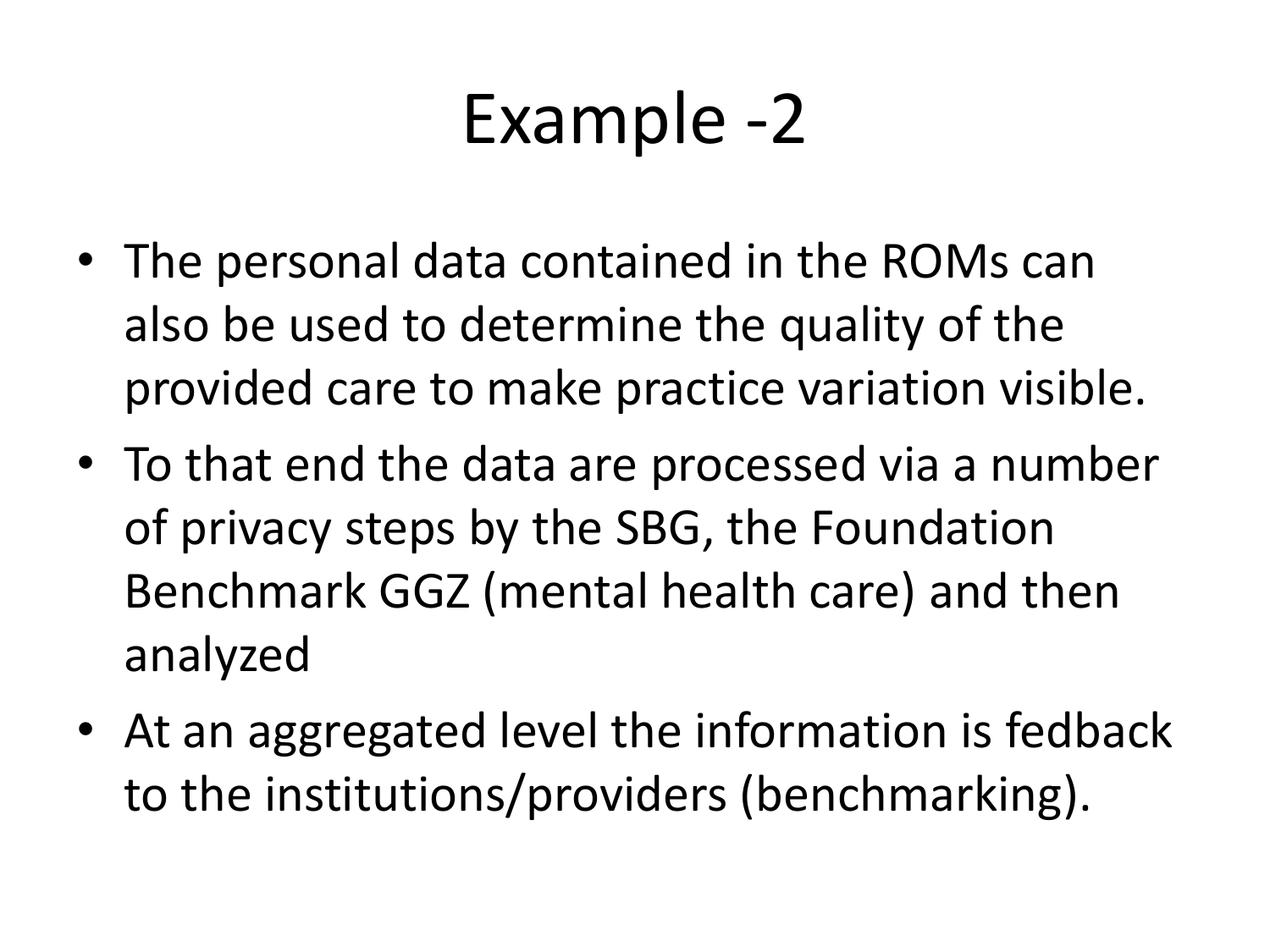# Privacy law

- The privacy law is applicable for the partly or wholly computerized processing of personal data
- Automatic processing concerns any act with respect to personal data, among others collection, storage, updating, changing, retrieval or the transmission of data
- Processing of personal data is only acceptable in certain situations or in case the data are anonymized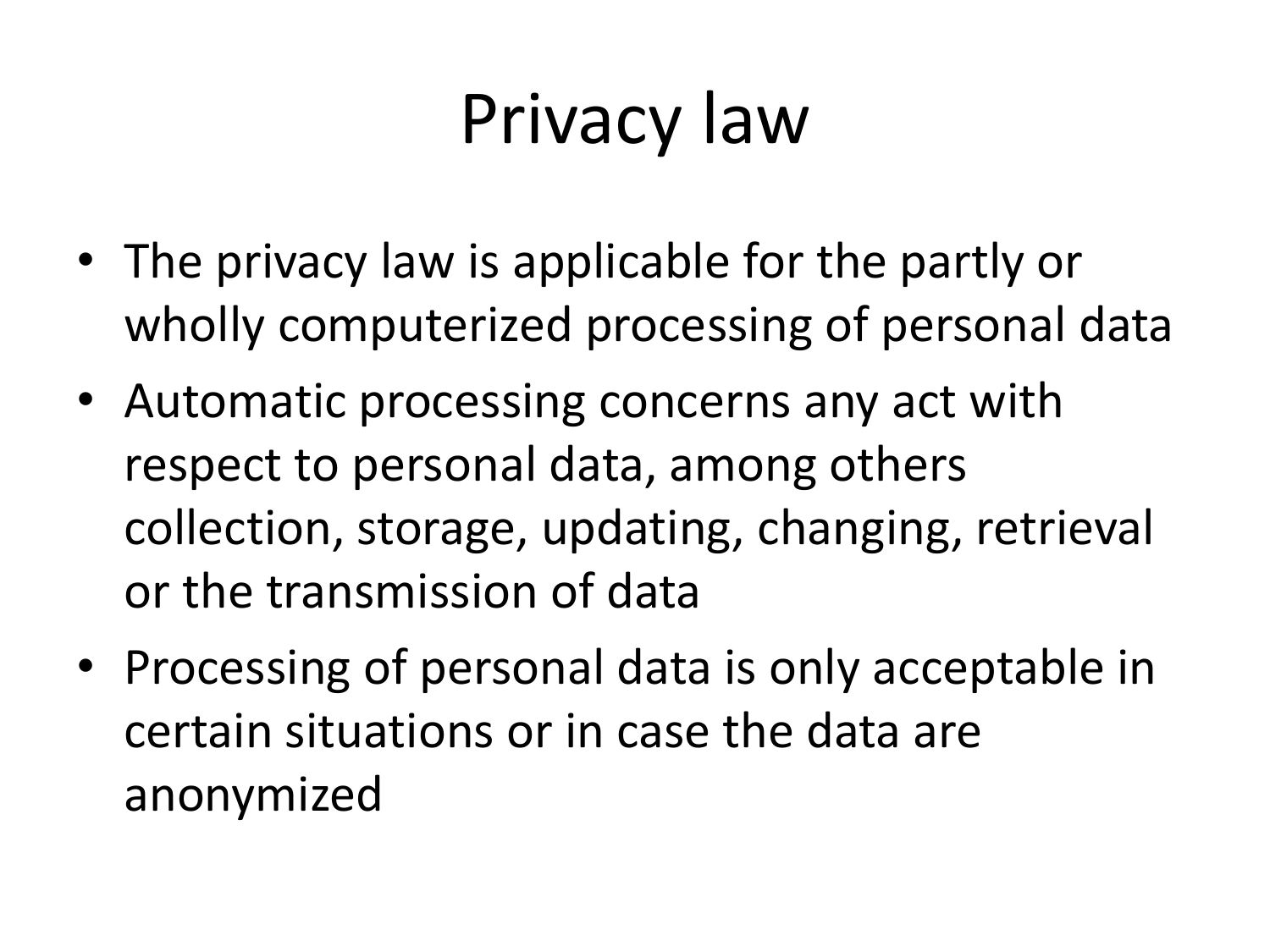## Anonymization

• Anonymizing is the process of rendering data into a form which does not identify individuals and where identification is not likely to take place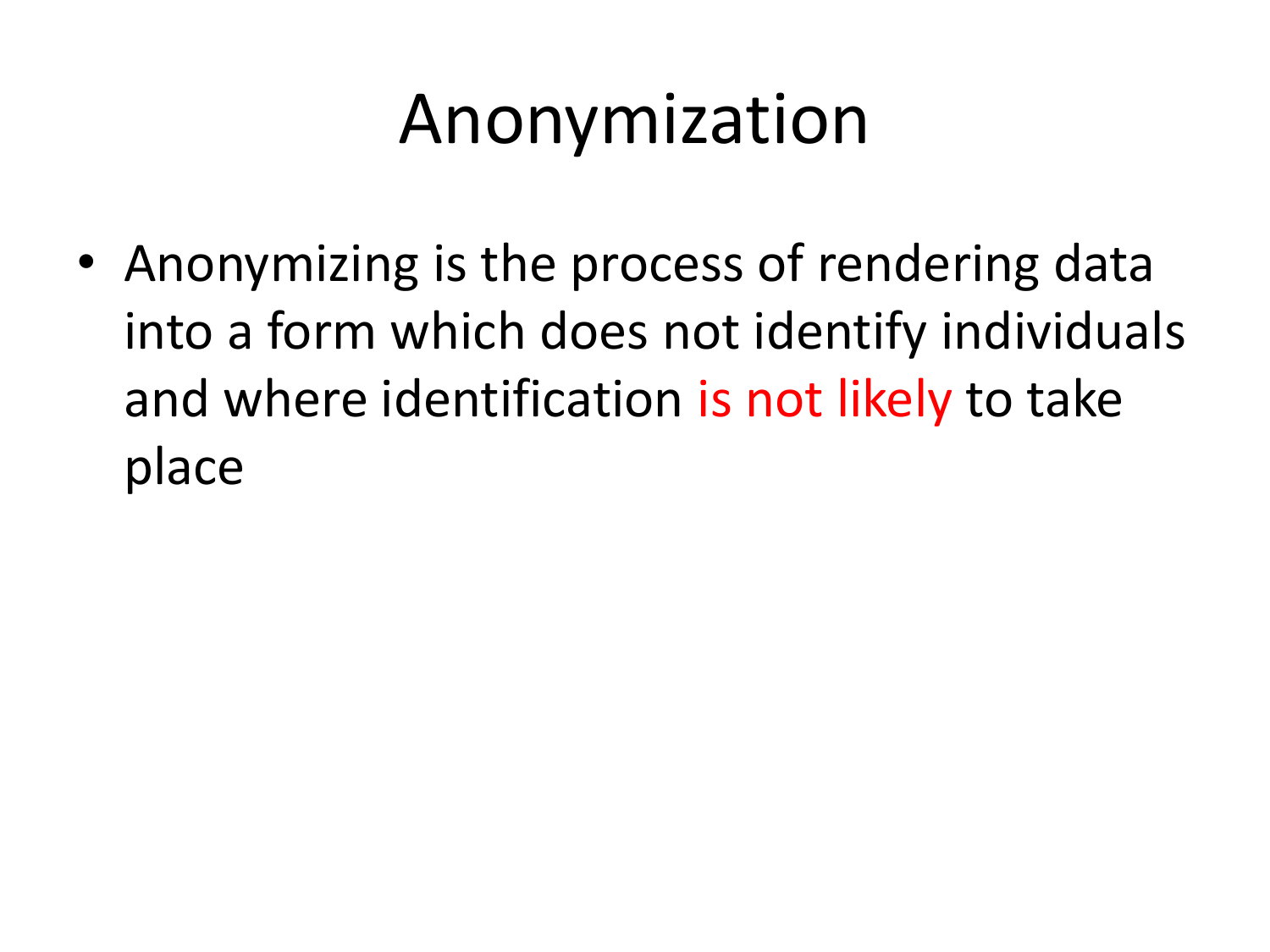### When is exchange of personal data accepted?

- There are six exceptions, among others
	- informed consent of the persons involved
	- legal obligation (it is not possible to carry out the commitment without exchange of personal data)
	- vital interest of person (an urgent medical need for example)
- For sensitive personal data there are more requirements in addition to the six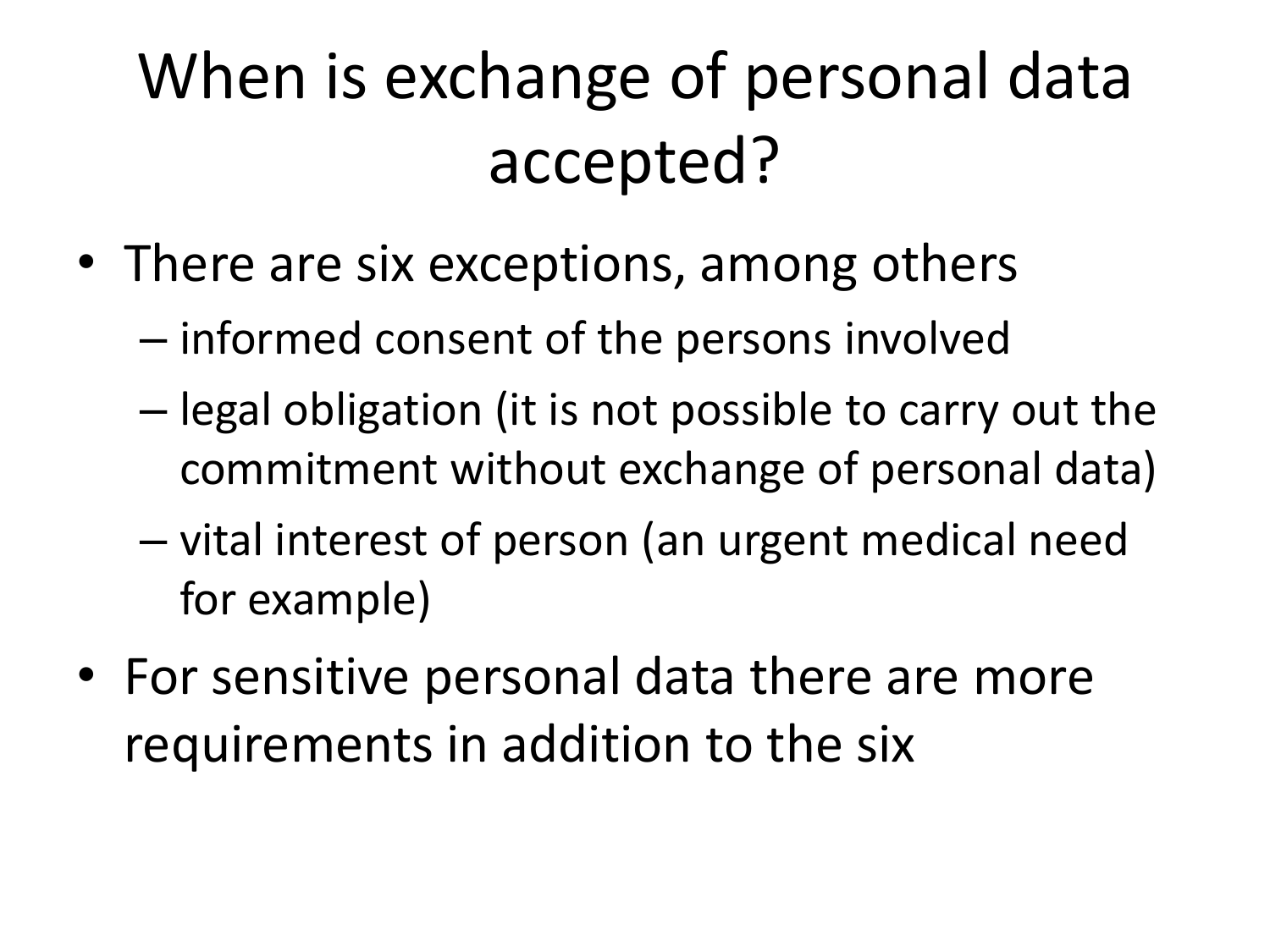# Change in interpretation

- The collection and use of ROM data is part of direct patient care. The doubly pseudomized data are used to enhance the quality of care
- The Dutch privacy watchdog, Autoriteit Persoonsgegevens, recently stated that pseudonimisation is not an anonymization technique but a measure to reduce privacy riscs
- Therefore the SBG is not allowed to process these doubly pseudonimized data
- Now the ministry of health is searching for a legal foundation for quality assurance projects